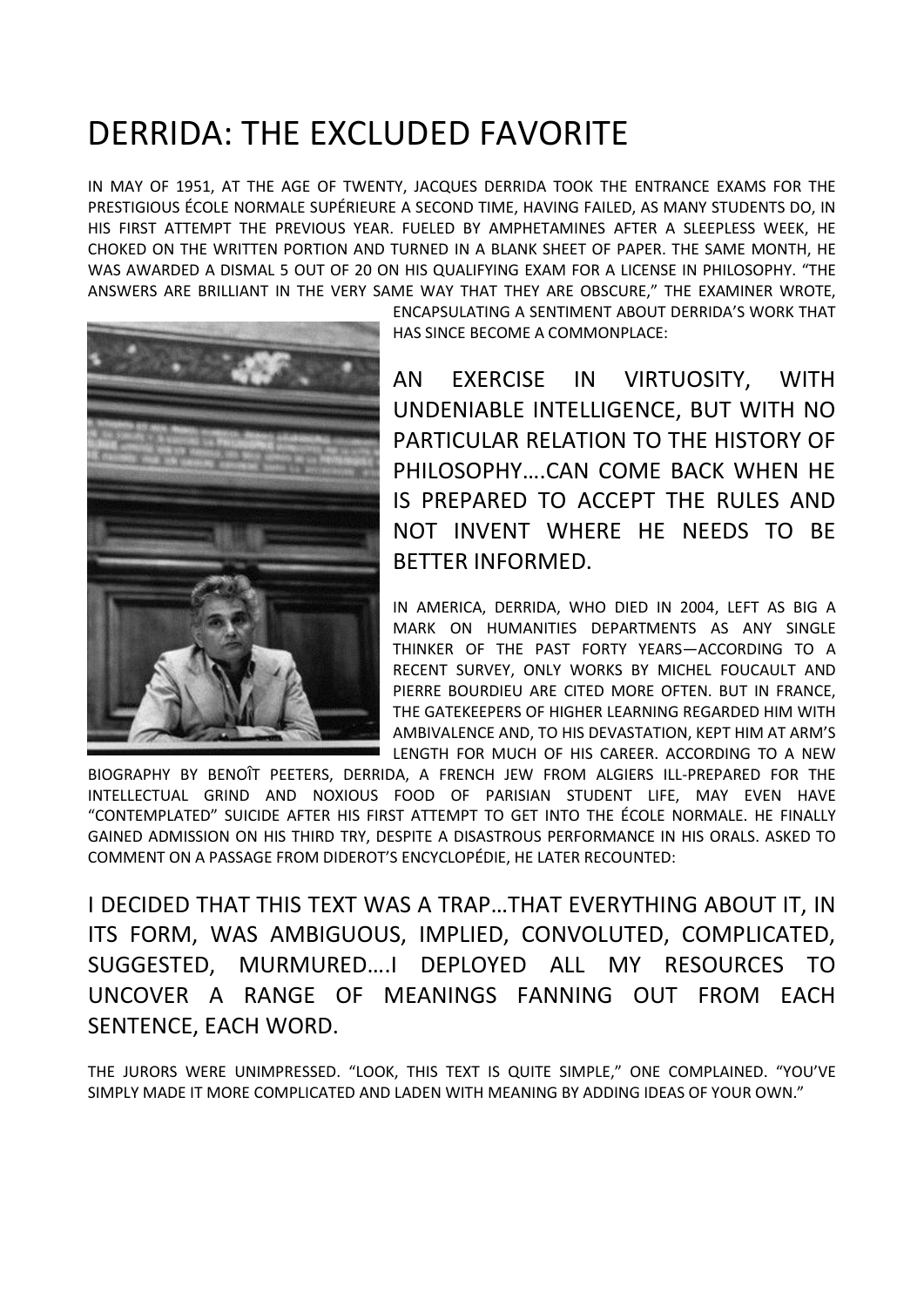

IT'S HARD TO SAY WHAT'S MORE REMARKABLE: THAT THE SO-CALLED FATHER OF DECONSTRUCTION WAS ALREADY HATCHING HIS APOSTASY WHILE JUST BARELY OUT OF HIS TEENS, OR THAT THE UNDERTAKING INVOLVED SO MUCH SUFFERING. PEETERS' DERRIDA IS A NERVOUS WRECK: "A FRAGILE AND TORMENTED MAN," PRONE TO NAUSEA, INSOMNIA, EXHAUSTION, AND DESPAIR. BY THE SUMMER OF 1960, AFTER FAILING TO GET A PROMISED POST AS A MAÎTRE ASSISTANT AT THE SORBONNE AND HAVING SPENT THE YEAR TEACHING IN A PROVINCIAL CAPITAL INSTEAD, HE WAS ON ANAFRANIL, ONE OF THE ORIGINAL ANTI-DEPRESSANTS, WHICH HAD JUST APPEARED ON THE MARKET. DURING ANOTHER BOUT OF THE BLUES, HE WROTE TO A FRIEND FROM HIS INFIRMARY BED, "I'M NO GOOD FOR ANYTHING EXCEPT TAKING THE WORLD APART AND PUTTING IT TOGETHER AGAIN (AND I MANAGE THE LATTER LESS AND LESS FREQUENTLY)."

THAT'S NOT A BAD DESCRIPTION OF DECONSTRUCTION, AN EXERCISE IN WHICH UNRAVELING—OF MEANING AND COHERENCE, OF THE KIND OF BINARY LOGIC THAT TENDS TO POPULATE PHILOSOPHICAL TEXTS—IS THE PATH TO ILLUMINATION. IN DERRIDA'S READING, WESTERN PHILOSOPHERS' PREOCCUPATION WITH FIRST PRINCIPLES, A DETERMINATION TO CAPTURE REALITY, TRUTH, "PRESENCE,"—WHAT HE CALLED IN REFERENCE TO THE PHENOMENOLOGIST EDMUND HUSSERL "THE THING ITSELF"—WAS DOOMED. HE TRACED THIS IMPULSE IN THINKERS FROM ARISTOTLE TO HEIDEGGER, FAMOUSLY ARGUING, FOR EXAMPLE, THAT A TENDENCY TO FAVOR THE IMMEDIACY OF SPEECH OVER THE REMOTENESS OF WRITING WAS UNTENABLE. (ARISTOTLE'S FORMULATION: "SPOKEN WORDS ARE THE SYMBOLS OF MENTAL EXPERIENCE AND WRITTEN WORDS ARE THE SYMBOLS OF SPOKEN WORDS.") THROUGH A SERIES OF DEFT AND DELICATE MANEUVERS, DERRIDA SOUGHT TO SHOW THAT SPEECH IS INEXTRICABLE FROM WRITING, NO MORE OR LESS AUTHENTIC. THE DIFFERENCE BETWEEN THE TWO DEPENDS, AS ALL DIFFERENCES DO, ON A PROCESS OF ENFORCED ABSENCE OR REPRESSION: A IS A ONLY BECAUSE IT IS NOT B, AND THUS B IS NEVER ENTIRELY OUT OF THE PICTURE.

WITH THE TENACITY OF A GUMSHOE, HE HAUNTED TEXTS BY PLATO, ROUSSEAU, SAUSSURE, LEVI-STRAUSS, MARX, AND HEGEL, AMONG DOZENS OF OTHERS, EXPOSING THE WAYS IN WHICH THE SUBJUGATED OR BANISHED HALF OF A CRUCIAL PAIR—INSIDE/OUTSIDE, MAN/WOMAN, REASON/MADNESS, SIGNIFIER/SIGNIFIED—CONTINUED TO PLAGUE ITS PARTNER. HIS CLOSE READINGS WERE AT ONCE HIGHLY SPECIFIC AND ABSTRACT, BUT LENT THEMSELVES TO EXTRAPOLATION. AS THE SCHOLAR MARK C. TAYLOR NEATLY PUT IT: "THE GUIDING INSIGHT OF DECONSTRUCTION IS THAT EVERY STRUCTURE—BE IT LITERARY, PSYCHOLOGICAL, SOCIAL, ECONOMIC, POLITICAL OR RELIGIOUS—THAT ORGANIZES OUR EXPERIENCE IS CONSTITUTED AND MAINTAINED THROUGH ACTS OF EXCLUSION." AND WHAT IS EXCLUDED "DOES NOT DISAPPEAR BUT ALWAYS RETURNS TO UNSETTLE EVERY CONSTRUCTION, NO MATTER HOW SECURE IT SEEMS."

ACTS OF EXCLUSION, IT TURNS OUT, WERE CENTRAL TO DERRIDA'S PERCEPTION OF HIMSELF—THE TRIGGERS, AS HE SAW IT, FOR HIS DEPRESSION. FOREMOST AMONG THESE WAS HIS EXPULSION FROM HIS ALGERIAN LYCÉE IN 1942, WHEN VICHY FRENCH OFFICIALS LOWERED THE JEWISH STUDENT QUOTA FROM 14 TO 7 PERCENT.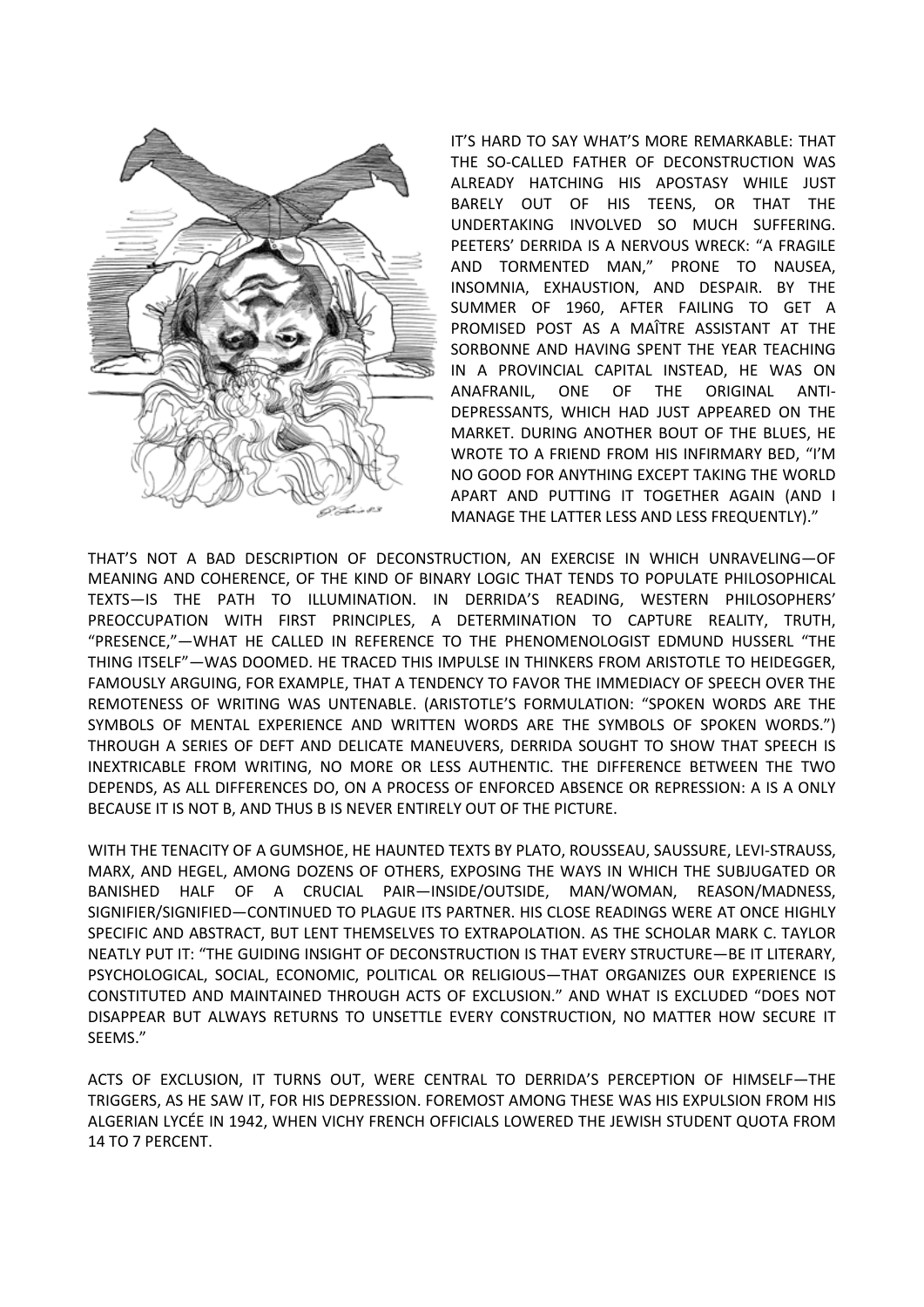"NO TRAUMA, FOR ME, PERHAPS, WHICH IS NOT LINKED ON SOME LEVEL WITH THE EXPERIENCE OF RACISM AND/OR ANTI-SEMITISM," HE WROTE IN A NOTEBOOK IN 1976—A STATEMENT COMPLICATED BY HIS CONTROVERSIAL DEFENSE, TWELVE YEARS LATER, OF HIS FRIEND AND ALLY, THE YALE SCHOLAR PAUL DE MAN, WHO WAS POSTHUMOUSLY REVEALED TO HAVE PUBLISHED ANTI-SEMITIC NEWSPAPER ARTICLES IN NAZI-OCCUPIED BELGIUM. (REFERRING TO THE MOST EGREGIOUS OF THE PIECES, DERRIDA ADMITTED, "NOTHING IN WHAT I AM ABOUT TO SAY…WILL HEAL OVER THE WOUND I RIGHT AWAY FELT, WHEN, MY BREATH TAKEN AWAY, I PERCEIVED IN IT…AN ANTI-SEMITISM THAT WOULD HAVE COME CLOSE TO URGING EXCLUSIONS, EVEN THE MOST SINISTER DEPORTATIONS.")

SUBSEQUENT EXCLUSIONS WERE LESS TRAUMATIC BUT STILL MORTIFYING. IN 1964, DERRIDA BECAME A MAÎTRE ASSISTANT AT THE ÉCOLE NORMALE, AND, TWENTY YEARS LATER, A DIRECTOR OF STUDIES AT THE ÉCOLE DES HAUTES ÉTUDES EN SCIENCES SOCIALES, WHERE, FOR THE FIRST TIME, HE SUPERVISED DISSERTATIONS. BUT DESPITE HIS GROWING INTERNATIONAL RENOWN—BUTTRESSED BY THE US SUCCESS OF OF GRAMMATOLOGY (1976), WHICH SOLD NEARLY 100,000 COPIES, AND WRITING AND DIFFERENCE (1978)—HE WAS REJECTED FOR PROFESSORSHIPS AT BOTH THE UNIVERSITY OF PARIS AT NANTERRE AND— THE ULTIMATE PRIZE—THE COLLÈGE DE FRANCE. (PIERRE BOURDIEU PUT HIM UP FOR ELECTION THERE BUT WAS UNABLE TO RALLY SUPPORT.) ONE SOURCE TOLD PEETERS THAT BECAUSE DERRIDA WAS NEVER MADE A FULL PROFESSOR IN FRANCE, "HE HAD NO ASSISTANT OR SECRETARY TO HELP HIM, WITH THE RESULT THAT HE HAD TO 'LOCATE, PHOTOCOPY, COLLATE, AND CARRY EVERYTHING BY HIMSELF.'" ACCORDING TO ANOTHER, A FORMER STUDENT, "WRITING YOUR THESIS WITH HIM MEANT THAT YOU WERE MORE OR LESS FINISHED IN THE UNIVERSITY SYSTEM. IN FRANCE, EVERYONE WHO WORKED WITH HIM SUFFERED FOR IT." DERRIDA, PEETERS WRITES, BORE "A GRUDGE TOWARDS THE FRENCH UNIVERSITY SYSTEM, IN WHICH, THROUGHOUT HIS LIFE, HE WOULD FEEL 'AN OUTCAST.' "

OF COURSE, FOR HARD-LINE DECONSTRUCTIONISTS, TO READ A MAN'S WORK THROUGH HIS BIOGRAPHY IS AN INTELLECTUAL ERROR ON A PAR WITH THE "METAPHYSICS OF PRESENCE." DERRIDA WAS PREDICTABLY DISMISSIVE OF WHAT HE CALLED "BIOGRAPHICAL NOVELS (COMPLETE WITH STYLE FLOURISHES AND CHARACTER DEVELOPMENT) TO WHICH GREAT HISTORIANS OF PHILOSOPHY OCCASIONALLY RESIGN THEMSELVES ," AND PEETERS, WHO TIPTOES AROUND DERRIDA'S THOUGHT DOING HIS BEST NOT TO STEP IN IT, TAKES THAT OBJECTION TO HEART. (HIS BOOK, WHICH HE DECLARES AT THE OUTSET "HAS REFUSED TO EXCLUDE ANYTHING," SUFFERS FROM THE OPPOSITE OF WHAT AFFLICTS DERRIDA'S VEXED BINARIES: A SURFEIT OF EQUIVALENCY—AN ACCUMULATION OF DETAIL UNTROUBLED BY AN APPRAISING EYE.) YET THE IMPRESSION IS UNAVOIDABLE: DERRIDA'S VANTAGE POINT AS A PERENNIAL OUTSIDER, "A LITTLE BLACK AND VERY ARAB JEW" (HIS WORDS) FED NOT ONLY HIS DESPAIR BUT IN FUNDAMENTAL WAYS HIS WORK.

IS IT TOO MUCH OF A STRETCH TO SAY THAT DECONSTRUCTION WAS AT SOME LEVEL AN ALLEGORY OF PERSONAL EXCLUSION? AND DID THIS ADD TO HIS APPEAL IN THE UNITED STATES? IN AMERICA, DERRIDA'S WORK WAS OFTEN DEPLOYED IN BATTLES OVER IDENTITY. UNLIKE IN FRANCE, HIS FIRST US READERS ENCOUNTERED HIS THEORY IN AN ATMOSPHERE OF SOCIAL UPHEAVAL. THE CULTURE WARS OF THE 1980S WERE IN PART ABOUT THE EFFORTS BY LIBERALS TO MAKE UNIVERSITIES—EVERYTHING FROM THEIR LITERARY CANONS TO THEIR ACADEMIC DEPARTMENTS—MORE INCLUSIVE AND DIVERSE, TO BETTER REFLECT SOCIETY AT LARGE. AND BY THE END OF THAT DECADE, DERRIDA HAD BEEN TAKEN UP BY DISCIPLINES ACROSS THE HUMANITIES—PHILOSOPHY WAS THE RARE EXCEPTION—WHERE HE WAS PERCEIVED AS A NATURAL ALLY, SOMEONE WHO IMPLICITLY UNDERSTOOD HOW CULTURAL PHENOMENA AND INSTITUTIONS CONTRIVED TO SUPPRESS THE VOICES OF MINORITIES, WOMEN, AND GAYS. (EVEN HIS DETRACTORS PAID HOMAGE TO HIS INFLUENCE, SINGLING HIM OUT AS A HARBINGER OF AMERICA'S INTELLECTUAL DECLINE.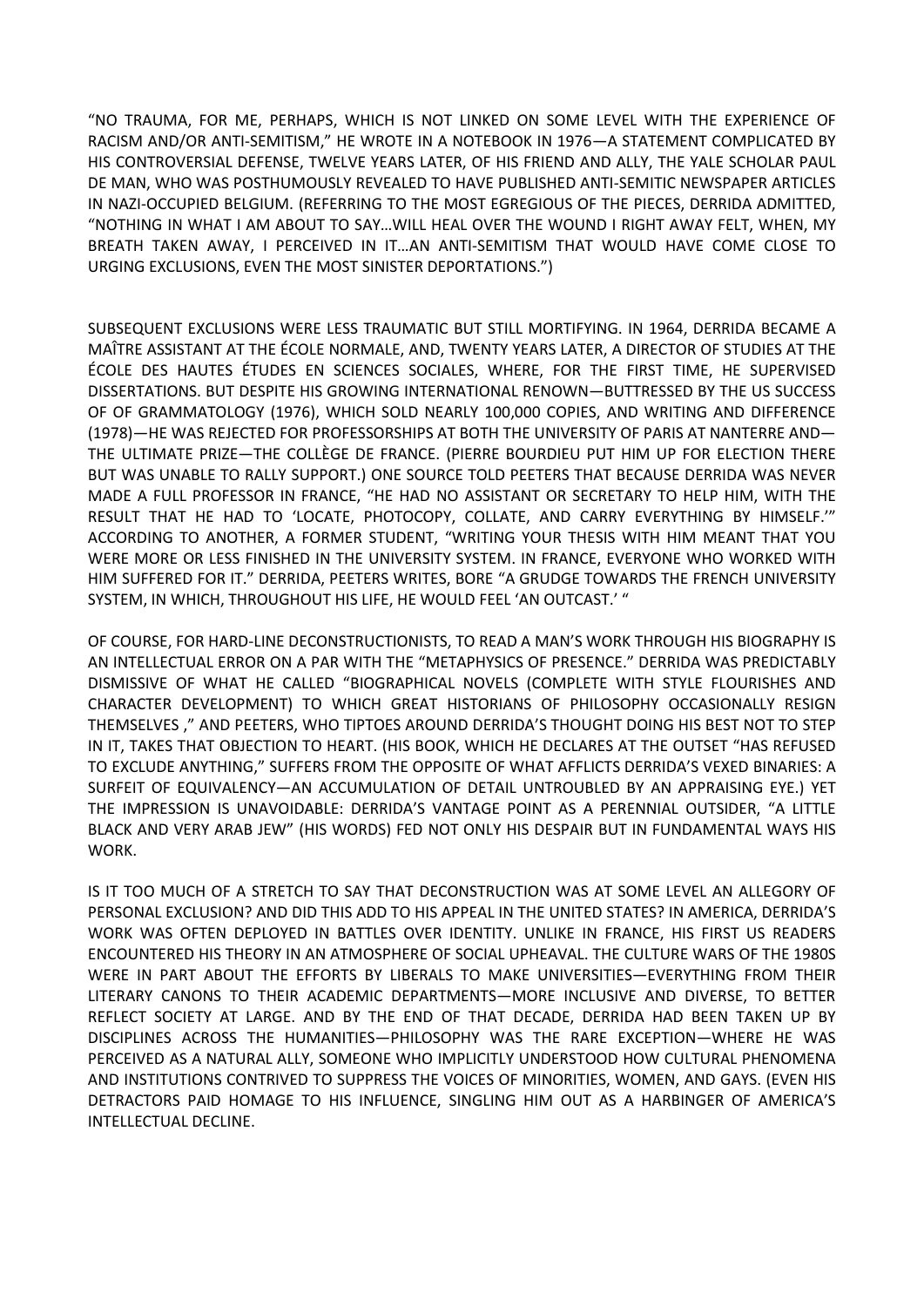IN THE CLOSING OF THE AMERICAN MIND, ALLAN BLOOM INVEIGHED AGAINST DECONSTRUCTION FOR ENABLING AMERICA'S "RELATIVIST" TURN—FOR CONFERRING PHILOSOPHICAL LEGITIMACY ON AN INSIDIOUS QUEST TO UNDERMINE REASON, TRUTH, AND REALITY ITSELF.) WAS IT JUST A COINCIDENCE THAT HIS FIRST MAJOR AMERICAN TRANSLATOR, GAYATRI SPIVAK, THE SCHOLAR WHO PLUCKED THE TERM "DECONSTRUCTION" OUT OF OF GRAMMATOLOGY AND PUT IT UNDER A SPOTLIGHT IN HER INFLUENTIAL PREFACE TO THE BOOK, WAS AN INDIAN-BORN US TRANSPLANT AND A WOMAN?

BUT AMERICANS, IT'S BEEN SAID, OFTEN GOT DERRIDA WRONG: DECONSTRUCTION WAS NEVER INTENDED AS A REPRODUCIBLE METHODOLOGY, LET ALONE A POLITICAL WEAPON. (TO HER CREDIT, SPIVAK, WHO WENT ON TO HELP FOUND THE FIELD OF POSTCOLONIAL STUDIES, APPLYING DERRIDEAN THEORY TO REPRESENTATIONS OF THIRD WORLD "SUBALTERNS," DID NOT PRESENT IT THIS WAY.) THE CRITIC FRANÇOIS CUSSET, WHO DEVOTED A WHOLE BOOK TO EXPLAINING FRENCH THEORY'S UNLIKELY US SUCCESS, NOTES THE "IRONIC PARADOX THAT THE LEAST DIRECTLY POLITICAL AUTHOR IN THE CORPUS OF FRENCH THEORY (COMPARED TO DELEUZE, LYOTARD, FOUCAULT) WAS THE MOST POLITICIZED IN THE UNITED STATES." EVEN DERRIDA CLAIMED ASTONISHMENT AT THE WAY HIS ELUSIVE AND POETIC GLOSSES ON HEIDEGGER AND HUSSERL WERE REFASHIONED INTO A BLUNT, ALL-PURPOSE TOOL—A KIND OF LETHAL DEEP-READING APP—WIELDED BY AMERICANS DETERMINED TO WAGE WAR ON A CANON THEY HADN'T ALWAYS BOTHERED TO READ.

LOOKING BACK ON THE TUMULT IN 1997, HE VENTURED A GENTLE REBUKE:

"DECONSTRUCTION WAS BECOMING NOT ONLY AN ACT, AN ACTIVITY, A PRAXIS, BUT IT WAS BECOMING PRACTICABLE, AND, AS THEY SAY IN FRENCH, PRACTICAL, IN THE SENSE OF EASY, CONVENIENT, AND EVEN SALABLE AS A COMMODITY…. THE PARADOX OF THIS SITUATION…IS THAT WHAT WE WERE THEN TRYING TO APPROPRIATE BY MAKING IT POSSIBLE, THAT IS, FUNCTIONAL AND PRODUCTIVE, WAS IN ANY CASE THAT WHICH HAD ALREADY SHOWN ITSELF EXPLICITLY AS IMPOSSIBLE."

NO DOUBT, SOME AMERICAN USES OF DECONSTRUCTION WERE CRUDELY LITERAL. (ONE TYPICAL LATE-1980S FEMINIST AVOWAL: "THE PHILOSOPHICAL WORK OF GETTING TO THE BOTTOM OF UNJUST POWER RELATIONS INVOLVES THE DESIRE TO THINK OUTSIDE THE STRUCTURES OF THOUGHT AND CONSCIOUSNESS WE HAVE INHERITED. BUT BECAUSE OUTSIDE THESE STRUCTURES THERE IS NO THOUGHT AND SIGNIFYING LANGUAGE, THE VERY THINKING THAT DECONSTRUCTS THEM MUST ALSO INEVITABLY RECONSTRUCT THEM.") BUT BY THE TURN OF THE MILLENNIUM, AS THE CULTURE WARRIORS DISARMED AND DECONSTRUCTION RETREATED TO A MORE MODEST POSITION IN LITERARY STUDIES, BECOMING JUST ONE OF MANY READING STRATEGIES AT THE DISPOSAL OF SCHOLARS, THE EXCESSES IN ITS NAME HAD BY AND LARGE DISAPPEARED.

STILL, THE UNDERLYING INTUITION—THAT IN DERRIDA'S ABSTRACTIONS WAS A POWERFUL STORY ABOUT THE EXPERIENCE OF BEING SHUT OUT AND UNHEARD—MAY HAVE BEEN SOUND. HE LACED HIS WORK WITH ELLIPTICAL ALLUSIONS TO HIS LIFE, AND COMPOSED AT LEAST ONE EXPLICITLY AUTOBIOGRAPHICAL WORK, "CIRCUMFESSION," (1993). (IN IT, HE MENTIONS HIS BROTHER PAUL, WHO DIED BEFORE HE WAS BORN AND WHOM DERRIDA REPLACED AS YOUNGEST SON: "FROM THIS I ALWAYS GOT THE FEELING OF BEING AN EXCLUDED FAVORITE, OF BOTH FATHER AND MOTHER…EXCLUDED AND FAVORITE AT TWO JUXTAPOSED MOMENTS…AND IT IS STILL GOING ON.") HE ALSO REFERRED TO PHILOSOPHERS' LIVES IN HIS OWN WORK, CITING AT LENGTH IN GLAS (1974), FOR EXAMPLE, IN A DISCUSSION OF HEGEL'S VIEW OF THE FAMILY, LETTERS HEGEL WROTE TO HIS SISTER AND FIANCÉE.